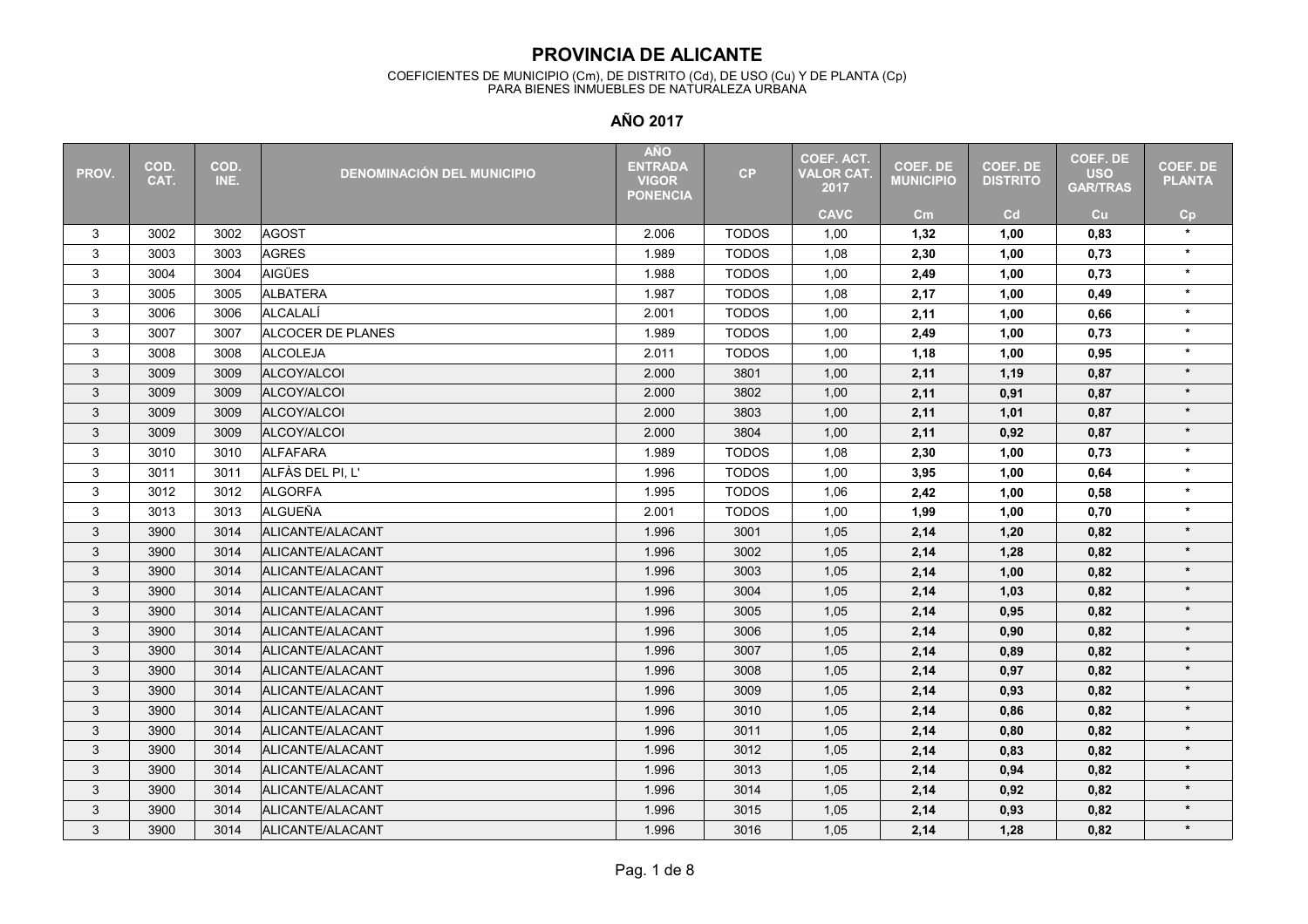#### COEFICIENTES DE MUNICIPIO (Cm), DE DISTRITO (Cd), DE USO (Cu) Y DE PLANTA (Cp) PARA BIENES INMUEBLES DE NATURALEZA URBANA

| PROV. | COD.<br>CAT. | COD.<br>INE. | <b>DENOMINACIÓN DEL MUNICIPIO</b> | <b>AÑO</b><br><b>ENTRADA</b><br><b>VIGOR</b><br><b>PONENCIA</b> | CP           | <b>COEF. ACT.</b><br><b>VALOR CAT.</b><br>2017 | <b>COEF. DE</b><br><b>MUNICIPIO</b> | <b>COEF. DE</b><br><b>DISTRITO</b> | COEF. DE<br><b>USO</b><br><b>GAR/TRAS</b> | <b>COEF. DE</b><br><b>PLANTA</b> |
|-------|--------------|--------------|-----------------------------------|-----------------------------------------------------------------|--------------|------------------------------------------------|-------------------------------------|------------------------------------|-------------------------------------------|----------------------------------|
|       |              |              |                                   |                                                                 |              | <b>CAVC</b>                                    | cm                                  | Cd                                 | Cu                                        | Cp                               |
| 3     | 3900         | 3014         | ALICANTE/ALACANT                  | 1.996                                                           | 3112         | 1,05                                           | 2,14                                | 0,99                               | 0,82                                      | $\star$                          |
| 3     | 3900         | 3014         | ALICANTE/ALACANT                  | 1.996                                                           | 3113         | 1,05                                           | 2,14                                | 0,99                               | 0,82                                      | $\star$                          |
| 3     | 3900         | 3014         | ALICANTE/ALACANT                  | 1.996                                                           | 3114         | 1,05                                           | 2,14                                | 0,99                               | 0,82                                      | $\star$                          |
| 3     | 3900         | 3014         | ALICANTE/ALACANT                  | 1.996                                                           | 3138         | 1,05                                           | 2,14                                | 0,99                               | 0,82                                      | $\star$                          |
| 3     | 3900         | 3014         | ALICANTE/ALACANT                  | 1.996                                                           | 3540         | 1,05                                           | 2,14                                | 1,29                               | 0,82                                      | $\star$                          |
| 3     | 3900         | 3014         | ALICANTE/ALACANT                  | 1.996                                                           | 3559         | 1,05                                           | 2,14                                | 0,99                               | 0,82                                      | $\star$                          |
| 3     | 3900         | 3014         | ALICANTE/ALACANT                  | 1.996                                                           | 3699         | 1,05                                           | 2,14                                | 0,99                               | 0,82                                      | $\star$                          |
| 3     | 3015         | 3015         | ALMORADÍ                          | 2.008                                                           | <b>TODOS</b> | 0,92                                           | 1,31                                | 1,00                               | 0,88                                      | $\star$                          |
| 3     | 3016         | 3016         | ALMUDAINA                         | 1.990                                                           | <b>TODOS</b> | 1,08                                           | 2,30                                | 1,00                               | 0,73                                      | $\star$                          |
| 3     | 3017         | 3017         | ALQUERIA D'ASNAR, L'              | 1.989                                                           | <b>TODOS</b> | 1,08                                           | 2,30                                | 1,00                               | 0,73                                      | $\star$                          |
| 3     | 3018         | 3018         | <b>ALTEA</b>                      | 2.010                                                           | 3590         | 0,90                                           | 1,93                                | 0,98                               | 0,84                                      | $\star$                          |
| 3     | 3018         | 3018         | <b>ALTEA</b>                      | 2.010                                                           | 3599         | 0,90                                           | 1,93                                | 1,04                               | 0,84                                      | $\star$                          |
| 3     | 3019         | 3019         | <b>ASPE</b>                       | 2.009                                                           | <b>TODOS</b> | 1,00                                           | 1,44                                | 1,00                               | 0,78                                      | $\star$                          |
| 3     | 3001         | 3001         | ATZÚBIA, L'                       | 1.990                                                           | <b>TODOS</b> | 1,08                                           | 2,58                                | 1,00                               | 0,65                                      | $\star$                          |
| 3     | 3020         | 3020         | <b>BALONES</b>                    | 1.990                                                           | <b>TODOS</b> | 1,08                                           | 2,30                                | 1,00                               | 0,73                                      | $\star$                          |
| 3     | 3021         | 3021         | <b>BANYERES DE MARIOLA</b>        | 1.986                                                           | <b>TODOS</b> | 1,00                                           | 2,79                                | 1,00                               | 0.59                                      | $\star$                          |
| 3     | 3022         | 3022         | <b>BENASAU</b>                    | 1.990                                                           | <b>TODOS</b> | 1,08                                           | 2,30                                | 1,00                               | 0,73                                      | $\star$                          |
| 3     | 3023         | 3023         | <b>BENEIXAMA</b>                  | 1.998                                                           | <b>TODOS</b> | 1,00                                           | 2,32                                | 1,00                               | 0,70                                      | $\star$                          |
| 3     | 3024         | 3024         | <b>BENEJÚZAR</b>                  | 2.002                                                           | <b>TODOS</b> | 1,03                                           | 1,73                                | 1,00                               | 0,87                                      | $\star$                          |
| 3     | 3025         | 3025         | <b>BENFERRI</b>                   | 2.006                                                           | <b>TODOS</b> | 1,00                                           | 1,38                                | 1,00                               | 0,86                                      | $\star$                          |
| 3     | 3026         | 3026         | <b>BENIARBEIG</b>                 | 2.001                                                           | <b>TODOS</b> | 1,03                                           | 2,19                                | 1,00                               | 0,60                                      | $\star$                          |
| 3     | 3027         | 3027         | <b>BENIARDÁ</b>                   | 2.008                                                           | <b>TODOS</b> | 1,00                                           | 1,26                                | 1,00                               | 0,99                                      | $\star$                          |
| 3     | 3028         | 3028         | <b>BENIARRÉS</b>                  | 2.008                                                           | <b>TODOS</b> | 0,92                                           | 1,37                                | 1,00                               | 0,99                                      | $\star$                          |
| 3     | 3030         | 3030         | <b>BENIDOLEIG</b>                 | 2.003                                                           | <b>TODOS</b> | 1,00                                           | 1,61                                | 1,00                               | 0.95                                      | $\star$                          |
| 3     | 3031         | 3031         | <b>BENIDORM</b>                   | 1.990                                                           | 3501         | 1,00                                           | 2,11                                | 1,06                               | 0,85                                      | $\star$                          |
| 3     | 3031         | 3031         | <b>BENIDORM</b>                   | 1.990                                                           | 3502         | 1,00                                           | 2,11                                | 1,06                               | 0,85                                      | $\star$                          |
| 3     | 3031         | 3031         | <b>BENIDORM</b>                   | 1.990                                                           | 3503         | 1,00                                           | 2,11                                | 0,92                               | 0,85                                      | $\star$                          |
| 3     | 3032         | 3032         | <b>BENIFALLIM</b>                 | 1.990                                                           | <b>TODOS</b> | 1,08                                           | 2,03                                | 1,00                               | 0,82                                      | $\star$                          |
| 3     | 3033         | 3033         | <b>BENIFATO</b>                   | 1.990                                                           | <b>TODOS</b> | 1,00                                           | 2,49                                | 1,00                               | 0,73                                      | $\star$                          |
| 3     | 3029         | 3029         | <b>BENIGEMBLA</b>                 | 2.010                                                           | <b>TODOS</b> | 0,90                                           | 1,39                                | 1,00                               | 0,90                                      | $\star$                          |
| 3     | 3034         | 3034         | <b>BENIJÓFAR</b>                  | 2.009                                                           | <b>TODOS</b> | 0,92                                           | 1,76                                | 1,00                               | 0,70                                      | $\star$                          |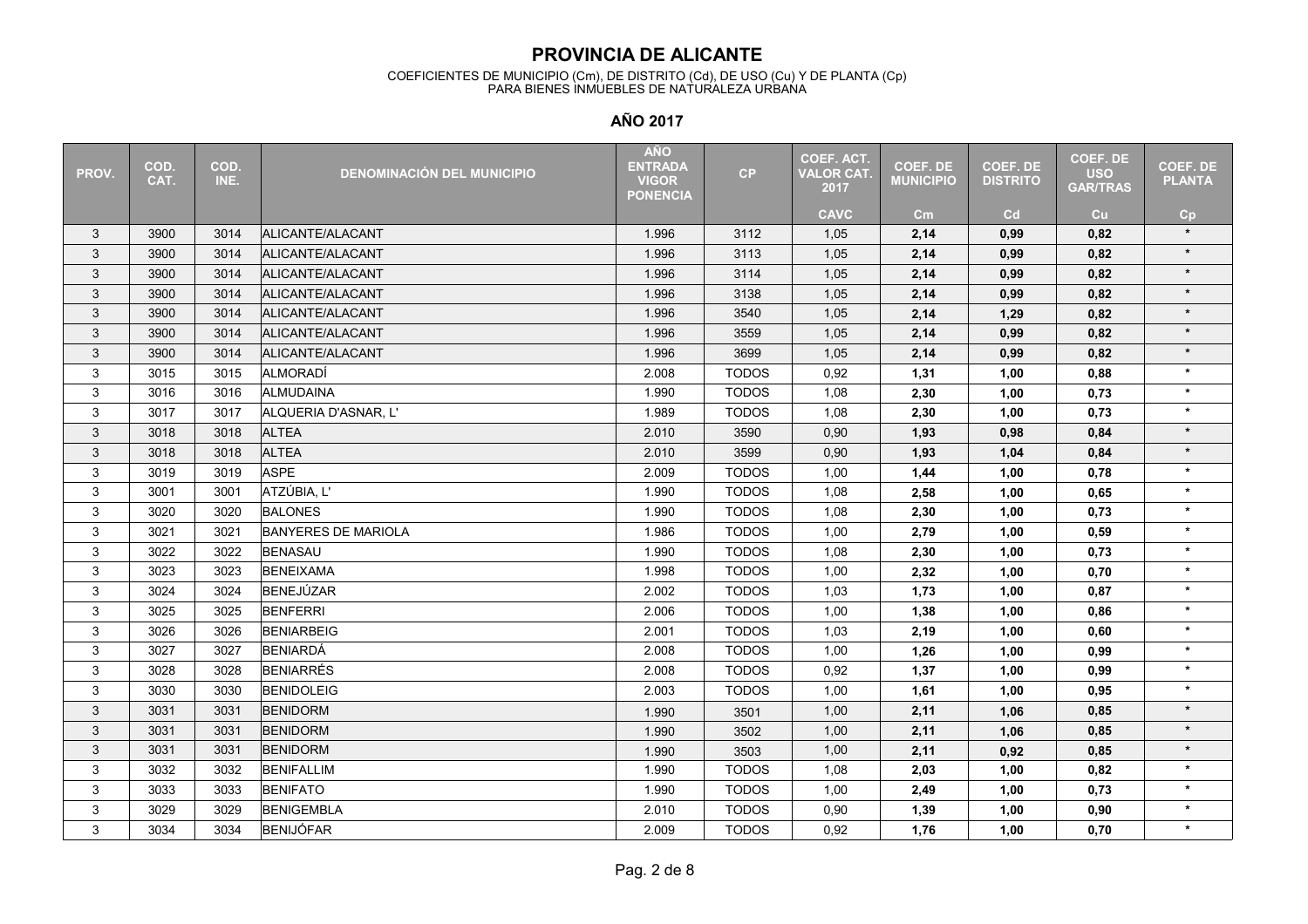#### COEFICIENTES DE MUNICIPIO (Cm), DE DISTRITO (Cd), DE USO (Cu) Y DE PLANTA (Cp) PARA BIENES INMUEBLES DE NATURALEZA URBANA

| PROV. | COD.<br>CAT. | COD.<br>INE. | <b>DENOMINACIÓN DEL MUNICIPIO</b>        | <b>AÑO</b><br><b>ENTRADA</b><br><b>VIGOR</b><br><b>PONENCIA</b> | CP           | <b>COEF. ACT.</b><br><b>VALOR CAT.</b><br>2017 | <b>COEF. DE</b><br><b>MUNICIPIO</b> | <b>COEF. DE</b><br><b>DISTRITO</b> | COEF. DE<br><b>USO</b><br><b>GAR/TRAS</b> | <b>COEF. DE</b><br><b>PLANTA</b> |
|-------|--------------|--------------|------------------------------------------|-----------------------------------------------------------------|--------------|------------------------------------------------|-------------------------------------|------------------------------------|-------------------------------------------|----------------------------------|
|       |              |              |                                          |                                                                 |              | <b>CAVC</b>                                    | cm <sub>2</sub>                     | Cd                                 | cu                                        | Cp                               |
| 3     | 3035         | 3035         | <b>BENILLOBA</b>                         | 1.990                                                           | <b>TODOS</b> | 1,08                                           | 2,13                                | 1,00                               | 0,79                                      | $\star$                          |
| 3     | 3036         | 3036         | <b>BENILLUP</b>                          | 1.990                                                           | <b>TODOS</b> | 1,08                                           | 2,30                                | 1.00                               | 0,73                                      | $\star$                          |
| 3     | 3037         | 3037         | <b>BENIMANTELL</b>                       | 1.990                                                           | <b>TODOS</b> | 1,08                                           | 2,30                                | 1,00                               | 0,73                                      | $\star$                          |
| 3     | 3038         | 3038         | <b>BENIMARFULL</b>                       | 2.006                                                           | <b>TODOS</b> | 1,00                                           | 0,93                                | 1,00                               | 1,00                                      | $\star$                          |
| 3     | 3039         | 3039         | <b>BENIMASSOT</b>                        | 1.990                                                           | <b>TODOS</b> | 1,08                                           | 2,30                                | 1,00                               | 0,73                                      | $\star$                          |
| 3     | 3040         | 3040         | <b>BENIMELI</b>                          | 1.990                                                           | <b>TODOS</b> | 1,00                                           | 2,49                                | 1,00                               | 0,73                                      | $\star$                          |
| 3     | 3041         | 3041         | <b>BENISSA</b>                           | 2.005                                                           | <b>TODOS</b> | 0,92                                           | 2,34                                | 1,00                               | 0,57                                      | $\star$                          |
| 3     | 3042         | 3042         | BENITACHELL/POBLE NOU DE BENITATXELL. EL | 1.996                                                           | <b>TODOS</b> | 1,00                                           | 3,38                                | 1,00                               | 0,36                                      | $\star$                          |
| 3     | 3043         | 3043         | <b>BIAR</b>                              | 2.009                                                           | <b>TODOS</b> | 0,92                                           | 1,72                                | 1,00                               | 0,70                                      | $\star$                          |
| 3     | 3044         | 3044         | <b>BIGASTRO</b>                          | 2.000                                                           | <b>TODOS</b> | 1,00                                           | 1,33                                | 1,00                               | 1,00                                      | $\star$                          |
| 3     | 3045         | 3045         | <b>BOLULLA</b>                           | 2.008                                                           | <b>TODOS</b> | 1,00                                           | 1,24                                | 1,00                               | 1,00                                      | $\star$                          |
| 3     | 3046         | 3046         | <b>BUSOT</b>                             | 2.003                                                           | <b>TODOS</b> | 1,00                                           | 1,98                                | 1,00                               | 0,71                                      | $\star$                          |
| 3     | 3048         | 3048         | CALLOSA D'EN SARRIÀ                      | 2.008                                                           | <b>TODOS</b> | 0,92                                           | 1,36                                | 1,00                               | 1,00                                      | $\star$                          |
| 3     | 3049         | 3049         | <b>CALLOSA DE SEGURA</b>                 | 1.987                                                           | <b>TODOS</b> | 1,08                                           | 1,63                                | 1,00                               | 0,60                                      | $\star$                          |
| 3     | 3047         | 3047         | CALP                                     | 1.996                                                           | <b>TODOS</b> | 1,05                                           | 2,91                                | 1,00                               | 0,50                                      | $\star$                          |
| 3     | 3050         | 3050         | CAMPELLO, EL                             | 2.008                                                           | <b>TODOS</b> | 0,92                                           | 1,79                                | 1.00                               | 0.90                                      | $\star$                          |
| 3     | 3051         | 3051         | CAMPO DE MIRRA/CAMP DE MIRRA. EL         | 1.985                                                           | <b>TODOS</b> | 1,00                                           | 1,91                                | 1,00                               | 0,95                                      | $\star$                          |
| 3     | 3052         | 3052         | CAÑADA                                   | 2.002                                                           | <b>TODOS</b> | 1,00                                           | 1,72                                | 1,00                               | 0,79                                      | $\star$                          |
| 3     | 3053         | 3053         | <b>CASTALLA</b>                          | 2.006                                                           | <b>TODOS</b> | 1,00                                           | 1,88                                | 1,00                               | 0,74                                      | $\star$                          |
| 3     | 3054         | 3054         | <b>CASTELL DE CASTELLS</b>               | 1.990                                                           | <b>TODOS</b> | 1,00                                           | 2,49                                | 1,00                               | 0,73                                      | $\star$                          |
| 3     | 3075         | 3075         | CASTELL DE GUADALEST, EL                 | 1.990                                                           | <b>TODOS</b> | 1,00                                           | 2,10                                | 1,00                               | 0,86                                      | $\star$                          |
| 3     | 3055         | 3055         | <b>CATRAL</b>                            | 1.999                                                           | <b>TODOS</b> | 1,00                                           | 2,52                                | 1,00                               | 0,65                                      | $\star$                          |
| 3     | 3056         | 3056         | <b>COCENTAINA</b>                        | 1.998                                                           | <b>TODOS</b> | 1,00                                           | 2,59                                | 1,00                               | 0,69                                      | $\star$                          |
| 3     | 3057         | 3057         | <b>CONFRIDES</b>                         | 1.990                                                           | <b>TODOS</b> | 1,08                                           | 2,30                                | 1,00                               | 0,73                                      | $\star$                          |
| 3     | 3058         | 3058         | <b>COX</b>                               | 1.990                                                           | <b>TODOS</b> | 1,00                                           | 2,37                                | 1,00                               | 0,60                                      | $\star$                          |
| 3     | 3059         | 3059         | <b>CREVILLENT</b>                        | 2.001                                                           | <b>TODOS</b> | 1,00                                           | 1,56                                | 1,00                               | 0,69                                      | $\star$                          |
| 3     | 3061         | 3061         | <b>DAYA NUEVA</b>                        | 1.995                                                           | <b>TODOS</b> | 1,06                                           | 2,18                                | 1,00                               | 0,77                                      | $\star$                          |
| 3     | 3062         | 3062         | <b>DAYA VIEJA</b>                        | 2.010                                                           | <b>TODOS</b> | 0,90                                           | 1,44                                | 1,00                               | 0,87                                      | $\star$                          |
| 3     | 3063         | 3063         | DÉNIA                                    | 1.989                                                           | 3700         | 1,08                                           | 3,89                                | 1,00                               | 0,53                                      | $\star$                          |
| 3     | 3063         | 3063         | DÉNIA                                    | 1.989                                                           | 3709         | 1,08                                           | 3,89                                | 0,94                               | 0,53                                      | $\star$                          |
| 3     | 3063         | 3063         | DÉNIA                                    | 1.989                                                           | 3749         | 1,08                                           | 3,89                                | 0,94                               | 0,53                                      | $\star$                          |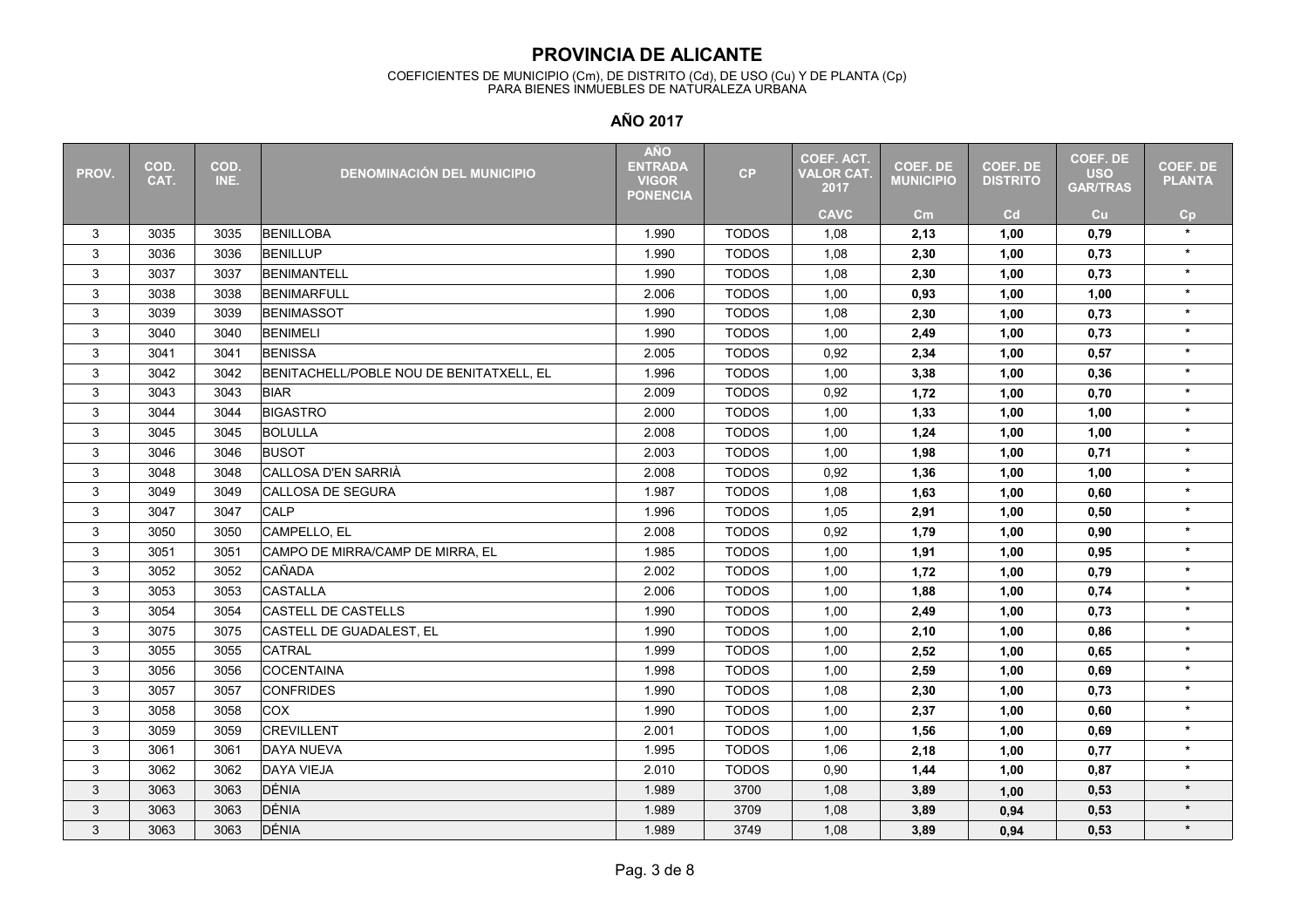#### COEFICIENTES DE MUNICIPIO (Cm), DE DISTRITO (Cd), DE USO (Cu) Y DE PLANTA (Cp) PARA BIENES INMUEBLES DE NATURALEZA URBANA

| PROV. | COD.<br>CAT. | COD.<br>INE. | <b>DENOMINACIÓN DEL MUNICIPIO</b>          | <b>AÑO</b><br><b>ENTRADA</b><br><b>VIGOR</b><br><b>PONENCIA</b> | CP           | <b>COEF. ACT.</b><br><b>VALOR CAT.</b><br>2017 | <b>COEF. DE</b><br><b>MUNICIPIO</b> | <b>COEF. DE</b><br><b>DISTRITO</b> | COEF. DE<br><b>USO</b><br><b>GAR/TRAS</b> | COEF. DE<br><b>PLANTA</b> |
|-------|--------------|--------------|--------------------------------------------|-----------------------------------------------------------------|--------------|------------------------------------------------|-------------------------------------|------------------------------------|-------------------------------------------|---------------------------|
|       |              |              |                                            |                                                                 |              | <b>CAVC</b>                                    | cm                                  | Cd                                 | Cu                                        | Cp                        |
| 3     | 3063         | 3063         | DÉNIA                                      | 1.989                                                           | 3779         | 1,08                                           | 3,89                                | 1,10                               | 0,53                                      | $\star$                   |
| 3     | 3063         | 3063         | DÉNIA                                      | 1.989                                                           | 3789         | 1,08                                           | 3,89                                | 0,94                               | 0,53                                      | $\star$                   |
| 3     | 3064         | 3064         | <b>DOLORES</b>                             | 2.007                                                           | <b>TODOS</b> | 0,92                                           | 1,33                                | 1,00                               | 0,92                                      | $\star$                   |
| 3     | 3065         | 3065         | ELCHE/ELX                                  | 2.001                                                           | 3139         | 1,00                                           | 2,22                                | 1,25                               | 0,71                                      | $\star$                   |
| 3     | 3065         | 3065         | ELCHE/ELX                                  | 2.001                                                           | 3194         | 1,00                                           | 2,22                                | 1,37                               | 0,71                                      | $\star$                   |
| 3     | 3065         | 3065         | ELCHE/ELX                                  | 2.001                                                           | 3195         | 1,00                                           | 2,22                                | 1,37                               | 0,71                                      | $\star$                   |
| 3     | 3065         | 3065         | ELCHE/ELX                                  | 2.001                                                           | 3201         | 1,00                                           | 2,22                                | 0,88                               | 0,71                                      | $\star$                   |
| 3     | 3065         | 3065         | ELCHE/ELX                                  | 2.001                                                           | 3202         | 1,00                                           | 2,22                                | 1,09                               | 0,71                                      | $\star$                   |
| 3     | 3065         | 3065         | ELCHE/ELX                                  | 2.001                                                           | 3203         | 1,00                                           | 2,22                                | 1,17                               | 0,71                                      | $\star$                   |
| 3     | 3065         | 3065         | ELCHE/ELX                                  | 2.001                                                           | 3204         | 1,00                                           | 2,22                                | 0,92                               | 0,71                                      | $\star$                   |
| 3     | 3065         | 3065         | <b>ELCHE/ELX</b>                           | 2.001                                                           | 3205         | 1,00                                           | 2,22                                | 0,95                               | 0,71                                      | $\star$                   |
| 3     | 3065         | 3065         | ELCHE/ELX                                  | 2.001                                                           | 3206         | 1,00                                           | 2,22                                | 0,83                               | 0,71                                      | $\star$                   |
| 3     | 3065         | 3065         | ELCHE/ELX                                  | 2.001                                                           | 3207         | 1,00                                           | 2,22                                | 1,09                               | 0,71                                      | $\star$                   |
| 3     | 3065         | 3065         | ELCHE/ELX                                  | 2.001                                                           | 3208         | 1,00                                           | 2,22                                | 1,17                               | 0,71                                      | $\star$                   |
| 3     | 3065         | 3065         | ELCHE/ELX                                  | 2.001                                                           | 3290         | 1,00                                           | 2,22                                | 1,25                               | 0,71                                      | $\star$                   |
| 3     | 3065         | 3065         | ELCHE/ELX                                  | 2.001                                                           | 3292         | 1,00                                           | 2,22                                | 1,12                               | 0,71                                      | $\star$                   |
| 3     | 3065         | 3065         | ELCHE/ELX                                  | 2.001                                                           | 3293         | 1,00                                           | 2,22                                | 1,25                               | 0,71                                      | $\star$                   |
| 3     | 3065         | 3065         | ELCHE/ELX                                  | 2.001                                                           | 3294         | 1,00                                           | 2,22                                | 1,12                               | 0,71                                      | $\star$                   |
| 3     | 3065         | 3065         | ELCHE/ELX                                  | 2.001                                                           | 3295         | 1,00                                           | 2,22                                | 1,12                               | 0,71                                      | $\star$                   |
| 3     | 3065         | 3065         | ELCHE/ELX                                  | 2.001                                                           | 3320         | 1,00                                           | 2,22                                | 0,92                               | 0,71                                      | $\star$                   |
| 3     | 3066         | 3066         | <b>ELDA</b>                                | 2.013                                                           | <b>TODOS</b> | 1,00                                           | 1,44                                | 1,00                               | 1,00                                      | $\star$                   |
| 3     | 3067         | 3067         | <b>FACHECA</b>                             | 1.990                                                           | <b>TODOS</b> | 1,08                                           | 2,30                                | 1,00                               | 0,73                                      | $\star$                   |
| 3     | 3068         | 3068         | <b>FAMORCA</b>                             | 1.990                                                           | <b>TODOS</b> | 1,08                                           | 2,30                                | 1,00                               | 0,73                                      | $\star$                   |
| 3     | 3069         | 3069         | FINESTRAT                                  | 2.001                                                           | <b>TODOS</b> | 1,00                                           | 2,18                                | 1,00                               | 0,70                                      | $\star$                   |
| 3     | 3077         | 3077         | FONDÓ DE LES NEUS, EL/HONDÓN DE LAS NIEVES | 2.006                                                           | <b>TODOS</b> | 1,00                                           | 1,37                                | 1,00                               | 0,86                                      | $\star$                   |
| 3     | 3070         | 3070         | FORMENTERA DEL SEGURA                      | 1.995                                                           | <b>TODOS</b> | 1,00                                           | 2,71                                | 1,00                               | 0,46                                      | $\star$                   |
| 3     | 3072         | 3072         | <b>GAIANES</b>                             | 1.989                                                           | <b>TODOS</b> | 1,08                                           | 2,30                                | 1,00                               | 0,73                                      | $\star$                   |
| 3     | 3071         | 3071         | <b>GATA DE GORGOS</b>                      | 1.985                                                           | <b>TODOS</b> | 1,00                                           | 2,24                                | 1,00                               | 0,68                                      | $\star$                   |
| 3     | 3073         | 3073         | <b>GORGA</b>                               | 1.990                                                           | <b>TODOS</b> | 1,08                                           | 2,30                                | 1,00                               | 0,73                                      | $\star$                   |
| 3     | 3074         | 3074         | <b>GRANJA DE ROCAMORA</b>                  | 1.987                                                           | <b>TODOS</b> | 1,00                                           | 2,43                                | 1,00                               | 0,74                                      | $\star$                   |
| 3     | 3076         | 3076         | <b>GUARDAMAR DEL SEGURA</b>                | 1.999                                                           | <b>TODOS</b> | 1,00                                           | 3,20                                | 1,00                               | 0,59                                      | $\star$                   |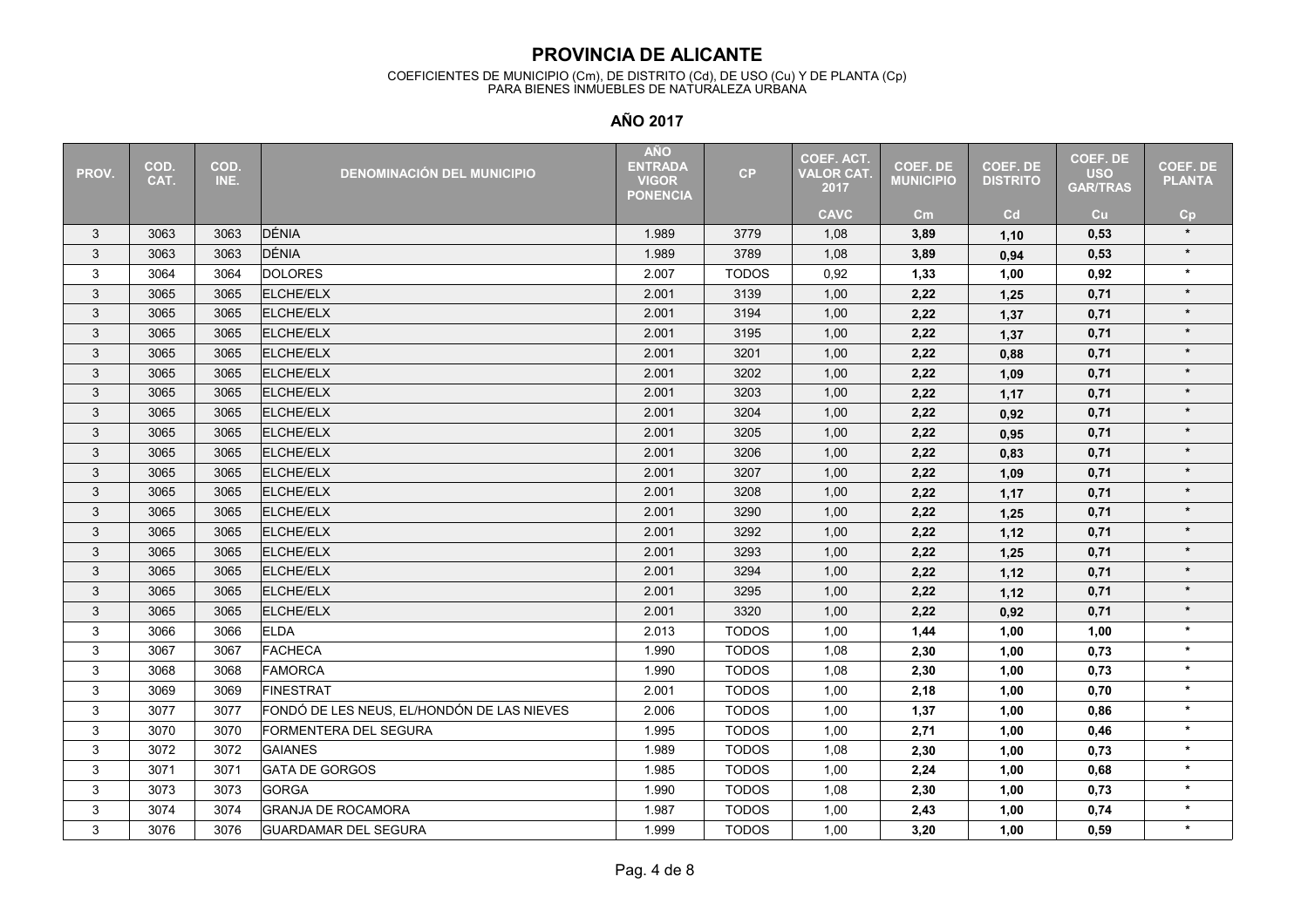#### COEFICIENTES DE MUNICIPIO (Cm), DE DISTRITO (Cd), DE USO (Cu) Y DE PLANTA (Cp) PARA BIENES INMUEBLES DE NATURALEZA URBANA

| PROV.          | COD.<br>CAT. | COD.<br>INE. | <b>DENOMINACIÓN DEL MUNICIPIO</b> | <b>AÑO</b><br><b>ENTRADA</b><br><b>VIGOR</b><br><b>PONENCIA</b> | CP           | <b>COEF. ACT.</b><br><b>VALOR CAT.</b><br>2017 | <b>COEF. DE</b><br><b>MUNICIPIO</b> | <b>COEF. DE</b><br><b>DISTRITO</b> | COEF. DE<br><b>USO</b><br><b>GAR/TRAS</b> | <b>COEF. DE</b><br><b>PLANTA</b> |
|----------------|--------------|--------------|-----------------------------------|-----------------------------------------------------------------|--------------|------------------------------------------------|-------------------------------------|------------------------------------|-------------------------------------------|----------------------------------|
|                |              |              |                                   |                                                                 |              | <b>CAVC</b>                                    | $\mathsf{cm}$                       | Cd                                 | Cu                                        | Cp                               |
| 3              | 3078         | 3078         | HONDÓN DE LOS FRAILES             | 2.001                                                           | <b>TODOS</b> | 1,00                                           | 1,57                                | 1,00                               | 0.89                                      | $\star$                          |
| 3              | 3079         | 3079         | <b>IBI</b>                        | 2.005                                                           | <b>TODOS</b> | 1,00                                           | 1,58                                | 1,00                               | 0,94                                      | $\star$                          |
| $\mathfrak{S}$ | 3080         | 3080         | <b>JACARILLA</b>                  | 1.995                                                           | <b>TODOS</b> | 1,06                                           | 2,16                                | 1,00                               | 0,59                                      | $\star$                          |
| 3              | 3082         | 3082         | JÁVEA/XÀBIA                       | 1.995                                                           | 3730         | 1,00                                           | 4,14                                | 0,97                               | 0,54                                      | $\star$                          |
| 3              | 3082         | 3082         | JÁVEA/XÀBIA                       | 1.995                                                           | 3737         | 1,00                                           | 4,14                                | 1,05                               | 0,54                                      | $\star$                          |
| 3              | 3082         | 3082         | JÁVEA/XÀBIA                       | 1.995                                                           | 3738         | 1,00                                           | 4,14                                | 1,05                               | 0,54                                      | $\star$                          |
| 3              | 3083         | 3083         | <b>JIJONA/XIXONA</b>              | 2.004                                                           | <b>TODOS</b> | 1,00                                           | 2,15                                | 1,00                               | 0,56                                      | $\star$                          |
| 3              | 3085         | 3085         | <b>LLÍBER</b>                     | 1.989                                                           | <b>TODOS</b> | 1,08                                           | 2,35                                | 1,00                               | 0.71                                      | $\star$                          |
| 3              | 3084         | 3084         | LORCHA/ORXA, L'                   | 2.004                                                           | <b>TODOS</b> | 1,00                                           | 1,79                                | 1,00                               | 0.67                                      | $\star$                          |
| 3              | 3086         | 3086         | <b>MILLENA</b>                    | 1.990                                                           | <b>TODOS</b> | 1,08                                           | 2,30                                | 1,00                               | 0,73                                      | $\star$                          |
| 3              | 3088         | 3088         | MONFORTE DEL CID                  | 1.999                                                           | <b>TODOS</b> | 1,04                                           | 1,99                                | 1,00                               | 0,78                                      | $\star$                          |
| 3              | 3089         | 3089         | MONÓVAR/MONÒVER                   | 1.987                                                           | <b>TODOS</b> | 1,00                                           | 2,28                                | 1,00                               | 0,76                                      | $\star$                          |
| 3              | 3141         | 3903         | MONTESINOS, LOS                   | 1.995                                                           | <b>TODOS</b> | 1,06                                           | 2,38                                | 1,00                               | 0,65                                      | $\star$                          |
| 3              | 3091         | 3091         | <b>MURLA</b>                      | 2.010                                                           | <b>TODOS</b> | 1,00                                           | 1,25                                | 1,00                               | 0,90                                      | $\star$                          |
| 3              | 3092         | 3092         | MURO DE ALCOY                     | 1.996                                                           | <b>TODOS</b> | 1,00                                           | 2,28                                | 1,00                               | 0,81                                      | $\star$                          |
| 3              | 3090         | 3090         | <b>MUTXAMEL</b>                   | 2.010                                                           | <b>TODOS</b> | 1,00                                           | 1,44                                | 1,00                               | 0,77                                      | $\star$                          |
| 3              | 3093         | 3093         | <b>NOVELDA</b>                    | 1.995                                                           | <b>TODOS</b> | 1,06                                           | 1,93                                | 1,00                               | 0,72                                      | $\star$                          |
| 3              | 3094         | 3094         | <b>NUCIA, LA</b>                  | 2.004                                                           | <b>TODOS</b> | 1,00                                           | 2,04                                | 1,00                               | 0,62                                      | $\star$                          |
| 3              | 3095         | 3095         | <b>ONDARA</b>                     | 2.013                                                           | <b>TODOS</b> | 1,00                                           | 1,08                                | 1,00                               | 1,00                                      | $\star$                          |
| 3              | 3096         | 3096         | ONIL                              | 2.008                                                           | <b>TODOS</b> | 1,00                                           | 1,62                                | 1,00                               | 0,74                                      | $\star$                          |
| 3              | 3097         | 3097         | <b>ORBA</b>                       | 1.990                                                           | <b>TODOS</b> | 1,08                                           | 2,34                                | 1,00                               | 0,67                                      | $\star$                          |
| 3              | 3099         | 3099         | <b>ORIHUELA</b>                   | 1.994                                                           | 3186         | 1,07                                           | 3,31                                | 1,05                               | 0,47                                      | $\star$                          |
| 3              | 3099         | 3099         | <b>ORIHUELA</b>                   | 1.994                                                           | 3189         | 1,07                                           | 3,31                                | 1,05                               | 0,47                                      | $\star$                          |
| 3              | 3099         | 3099         | <b>ORIHUELA</b>                   | 1.994                                                           | 3191         | 1,07                                           | 3,31                                | 1,05                               | 0,47                                      | $\star$                          |
| 3              | 3099         | 3099         | <b>ORIHUELA</b>                   | 1.994                                                           | 3193         | 1,07                                           | 3,31                                | 1,05                               | 0,47                                      | $\star$                          |
| 3              | 3099         | 3099         | <b>ORIHUELA</b>                   | 1.994                                                           | 3300         | 1,07                                           | 3,31                                | 0,95                               | 0,47                                      | $\star$                          |
| 3              | 3099         | 3099         | <b>ORIHUELA</b>                   | 1.994                                                           | 3311         | 1,07                                           | 3,31                                | 0,79                               | 0,47                                      | $\star$                          |
| 3              | 3099         | 3099         | <b>ORIHUELA</b>                   | 1.994                                                           | 3312         | 1,07                                           | 3,31                                | 0,79                               | 0,47                                      | $\star$                          |
| 3              | 3099         | 3099         | <b>ORIHUELA</b>                   | 1.994                                                           | 3313         | 1,07                                           | 3,31                                | 0,79                               | 0,47                                      | $\star$                          |
| 3              | 3099         | 3099         | <b>ORIHUELA</b>                   | 1.994                                                           | 3314         | 1,07                                           | 3,31                                | 0,79                               | 0,47                                      | $\star$                          |
| 3              | 3099         | 3099         | <b>ORIHUELA</b>                   | 1.994                                                           | 3315         | 1,07                                           | 3,31                                | 0,79                               | 0,47                                      | $\star$                          |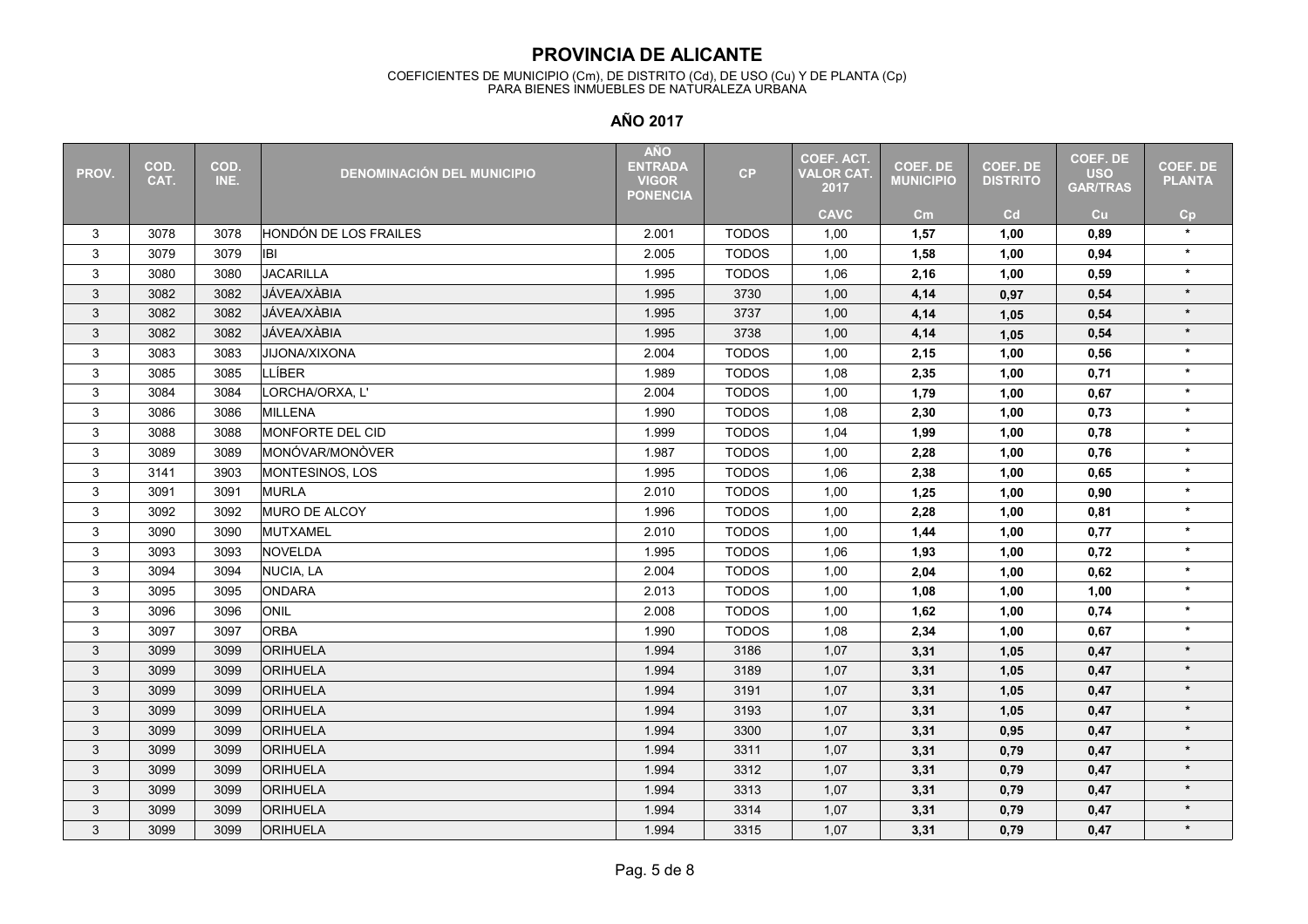#### COEFICIENTES DE MUNICIPIO (Cm), DE DISTRITO (Cd), DE USO (Cu) Y DE PLANTA (Cp) PARA BIENES INMUEBLES DE NATURALEZA URBANA

| PROV.          | COD.<br>CAT. | COD.<br>INE. | <b>DENOMINACIÓN DEL MUNICIPIO</b>               | <b>AÑO</b><br><b>ENTRADA</b><br><b>VIGOR</b><br><b>PONENCIA</b> | CP           | <b>COEF. ACT.</b><br><b>VALOR CAT.</b><br>2017 | <b>COEF. DE</b><br><b>MUNICIPIO</b> | <b>COEF. DE</b><br><b>DISTRITO</b> | COEF. DE<br><b>USO</b><br><b>GAR/TRAS</b> | <b>COEF. DE</b><br><b>PLANTA</b> |
|----------------|--------------|--------------|-------------------------------------------------|-----------------------------------------------------------------|--------------|------------------------------------------------|-------------------------------------|------------------------------------|-------------------------------------------|----------------------------------|
|                |              |              |                                                 |                                                                 |              | <b>CAVC</b>                                    | cm <sub>2</sub>                     | Cd                                 | cu                                        | Cp                               |
| 3              | 3099         | 3099         | ORIHUELA                                        | 1.994                                                           | 3316         | 1,07                                           | 3,31                                | 0,79                               | 0,47                                      | $\star$                          |
| 3              | 3099         | 3099         | <b>ORIHUELA</b>                                 | 1.994                                                           | 3317         | 1,07                                           | 3,31                                | 0,79                               | 0,47                                      | $\star$                          |
| 3              | 3099         | 3099         | <b>ORIHUELA</b>                                 | 1.994                                                           | 3321         | 1,07                                           | 3,31                                | 0,79                               | 0,47                                      | $\star$                          |
| 3              | 3099         | 3099         | <b>ORIHUELA</b>                                 | 1.994                                                           | 3322         | 1,07                                           | 3,31                                | 0,79                               | 0,47                                      | $\star$                          |
| 3              | 3099         | 3099         | <b>ORIHUELA</b>                                 | 1.994                                                           | 3325         | 1,07                                           | 3,31                                | 0,79                               | 0,47                                      | $\star$                          |
| 3              | 3099         | 3099         | <b>ORIHUELA</b>                                 | 1.994                                                           | 3369         | 1,07                                           | 3,31                                | 0,95                               | 0,47                                      | $\star$                          |
| 3              | 3098         | 3098         | <b>ORXETA</b>                                   | 2.002                                                           | <b>TODOS</b> | 1,00                                           | 1,98                                | 1,00                               | 0,71                                      | $\star$                          |
| 3              | 3100         | 3100         | PARCENT                                         | 1.989                                                           | <b>TODOS</b> | 1,00                                           | 1,97                                | 1,00                               | 0,92                                      | $\star$                          |
| 3              | 3101         | 3101         | <b>PEDREGUER</b>                                | 2.008                                                           | <b>TODOS</b> | 1,00                                           | 1,54                                | 1,00                               | 0.82                                      | $\star$                          |
| 3              | 3102         | 3102         | PEGO                                            | 2.013                                                           | <b>TODOS</b> | 1,00                                           | 1,37                                | 1,00                               | 0,80                                      | $\star$                          |
| 3              | 3103         | 3103         | PENÀGUILA                                       | 1.990                                                           | <b>TODOS</b> | 1,08                                           | 2,30                                | 1,00                               | 0,73                                      | $\star$                          |
| $\mathfrak{S}$ | 3104         | 3104         | <b>PETRER</b>                                   | 2.000                                                           | <b>TODOS</b> | 1,00                                           | 2,14                                | 1,00                               | 0,64                                      | $\star$                          |
| 3              | 3142         | 3902         | PILAR DE LA HORADADA                            | 2.004                                                           | <b>TODOS</b> | 1,00                                           | 1,86                                | 1,00                               | 0,62                                      | $\star$                          |
| 3              | 3105         | 3105         | PINÓS, EL/PINOSO                                | 1.987                                                           | <b>TODOS</b> | 1,00                                           | 1,92                                | 1,00                               | 0,72                                      | $\star$                          |
| 3              | 3106         | 3106         | <b>PLANES</b>                                   | 1.995                                                           | <b>TODOS</b> | 1,00                                           | 2,29                                | 1,00                               | 0,78                                      | $\star$                          |
| 3              | 3126         | 3901         | POBLETS, ELS                                    | 1.996                                                           | <b>TODOS</b> | 1,05                                           | 2,49                                | 1,00                               | 0,68                                      | $\star$                          |
| 3              | 3107         | 3107         | POLOP                                           | 2.000                                                           | <b>TODOS</b> | 1,04                                           | 2,25                                | 1,00                               | 0,65                                      | $\star$                          |
| 3              | 3060         | 3060         | QUATRETONDETA                                   | 1.990                                                           | <b>TODOS</b> | 1,08                                           | 2,30                                | 1,00                               | 0,73                                      | $\star$                          |
| 3              | 3109         | 3109         | <b>RAFAL</b>                                    | 1.996                                                           | <b>TODOS</b> | 1,05                                           | 1,31                                | 1,00                               | 0,88                                      | $\star$                          |
| 3              | 3110         | 3110         | RÀFOL D'ALMÚNIA, EL                             | 1.990                                                           | <b>TODOS</b> | 1,00                                           | 2,49                                | 1,00                               | 0,73                                      | $\star$                          |
| 3              | 3111         | 3111         | <b>REDOVÁN</b>                                  | 2.005                                                           | <b>TODOS</b> | 0,92                                           | 1,77                                | 1,00                               | 0,80                                      | $\star$                          |
| 3              | 3112         | 3112         | <b>RELLEU</b>                                   | 2.002                                                           | <b>TODOS</b> | 1,00                                           | 1,89                                | 1,00                               | 0,74                                      | $\star$                          |
| 3              | 3113         | 3113         | <b>ROJALES</b>                                  | 1.990                                                           | <b>TODOS</b> | 1,00                                           | 3,31                                | 1,00                               | 0,50                                      | $\star$                          |
| 3              | 3114         | 3114         | ROMANA, LA                                      | 2.001                                                           | <b>TODOS</b> | 1,00                                           | 1,89                                | 1,00                               | 0,74                                      | $\star$                          |
| 3              | 3115         | 3115         | <b>SAGRA</b>                                    | 2.008                                                           | <b>TODOS</b> | 1,00                                           | 1,26                                | 1,00                               | 0,99                                      | $\star$                          |
| 3              | 3116         | 3116         | <b>SALINAS</b>                                  | 1.995                                                           | <b>TODOS</b> | 1,00                                           | 2,29                                | 1,00                               | 0,78                                      | $\star$                          |
| 3              | 3118         | 3118         | <b>SAN FULGENCIO</b>                            | 1.995                                                           | <b>TODOS</b> | 1,06                                           | 2,43                                | 1,00                               | 0,69                                      | $\star$                          |
| 3              | 3143         | 3904         | <b>SAN ISIDRO</b>                               | 1.997                                                           | <b>TODOS</b> | 1,00                                           | 1,96                                | 1,00                               | 0,80                                      | $\star$                          |
| 3              | 3120         | 3120         | SAN MIGUEL DE SALINAS                           | 2.014                                                           | <b>TODOS</b> | 1,00                                           | 2,23                                | 1,00                               | 0,50                                      | $\star$                          |
| 3              | 3122         | 3122         | SAN VICENTE DEL RASPEIG/SANT VICENT DEL RASPEIG | 1.998                                                           | <b>TODOS</b> | 1,04                                           | 2,11                                | 1,00                               | 0,66                                      | $\star$                          |
| 3              | 3117         | 3117         | SANET Y NEGRALS                                 | 1.990                                                           | <b>TODOS</b> | 1,00                                           | 2,49                                | 1,00                               | 0,73                                      | $\star$                          |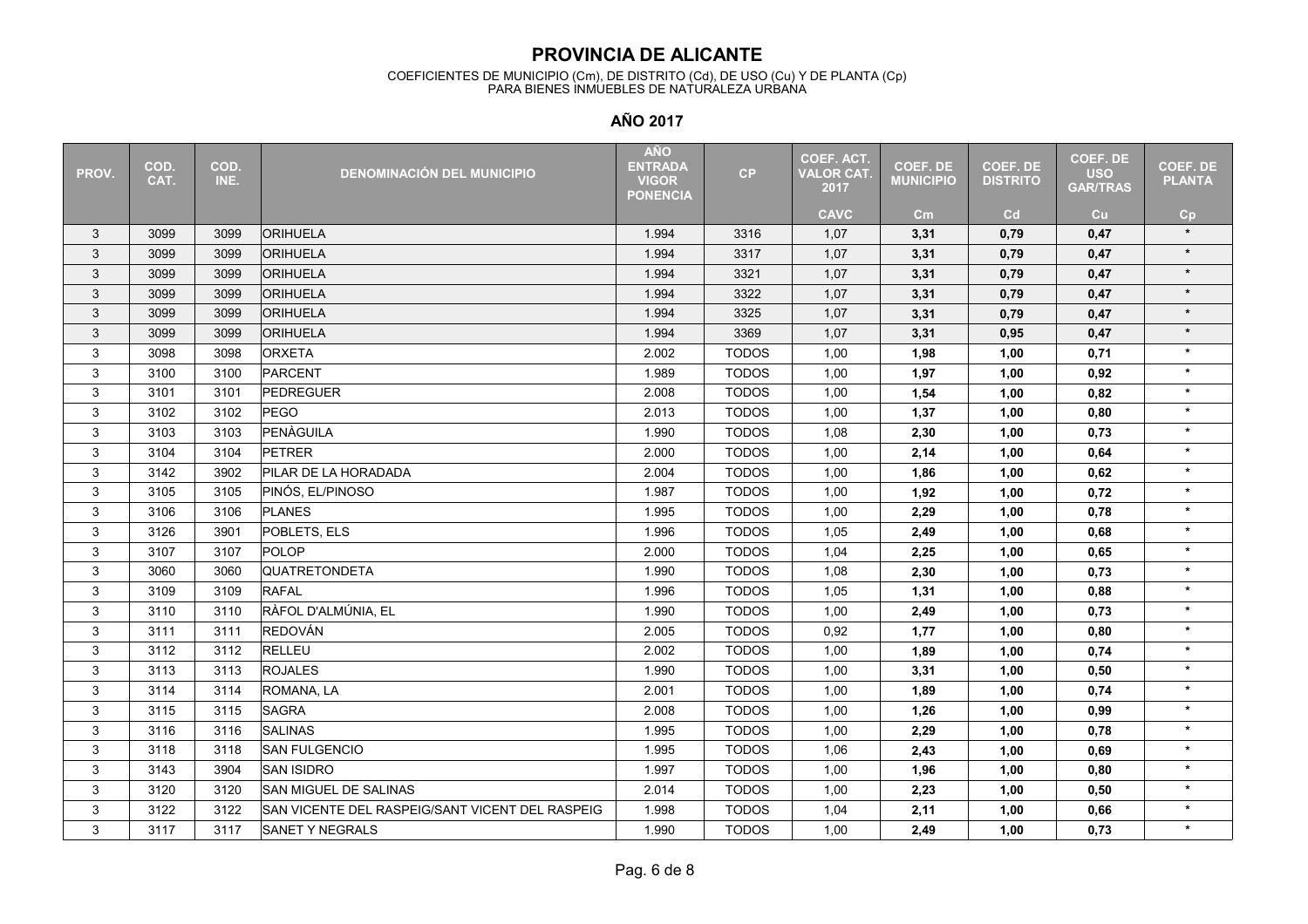#### COEFICIENTES DE MUNICIPIO (Cm), DE DISTRITO (Cd), DE USO (Cu) Y DE PLANTA (Cp) PARA BIENES INMUEBLES DE NATURALEZA URBANA

| PROV.                     | COD.<br>CAT. | COD.<br>INE. | <b>DENOMINACIÓN DEL MUNICIPIO</b>      | <b>AÑO</b><br><b>ENTRADA</b><br><b>VIGOR</b><br><b>PONENCIA</b> | CP           | COEF. ACT.<br><b>VALOR CAT.</b><br>2017 | <b>COEF. DE</b><br><b>MUNICIPIO</b> | <b>COEF. DE</b><br><b>DISTRITO</b> | <b>COEF. DE</b><br><b>USO</b><br><b>GAR/TRAS</b> | <b>COEF. DE</b><br><b>PLANTA</b> |
|---------------------------|--------------|--------------|----------------------------------------|-----------------------------------------------------------------|--------------|-----------------------------------------|-------------------------------------|------------------------------------|--------------------------------------------------|----------------------------------|
|                           |              |              |                                        |                                                                 |              | <b>CAVC</b>                             | cm                                  | Cd                                 | cu                                               | Cp                               |
| 3                         | 3119         | 3119         | <b>SANT JOAN D'ALACANT</b>             | 2.003                                                           | <b>TODOS</b> | 1,00                                    | 1,86                                | 1,00                               | 0,64                                             | $\star$                          |
| $\ensuremath{\mathsf{3}}$ | 3121         | 3121         | <b>SANTA POLA</b>                      | 1.999                                                           | <b>TODOS</b> | 1,00                                    | 2,83                                | 1,00                               | 0,68                                             | $\star$                          |
| 3                         | 3123         | 3123         | <b>SAX</b>                             | 2.003                                                           | <b>TODOS</b> | 1,00                                    | 1,63                                | 1,00                               | 0,84                                             | $\star$                          |
| 3                         | 3124         | 3124         | <b>SELLA</b>                           | 2.007                                                           | <b>TODOS</b> | 1,00                                    | 1,41                                | 1,00                               | 0,93                                             | $\star$                          |
| 3                         | 3125         | 3125         | <b>SENIJA</b>                          | 1.985                                                           | <b>TODOS</b> | 1,08                                    | 2,30                                | 1,00                               | 0,73                                             | $\star$                          |
| 3                         | 3127         | 3127         | <b>TÀRBENA</b>                         | 1.989                                                           | <b>TODOS</b> | 1,00                                    | 2,49                                | 1,00                               | 0,73                                             | $\star$                          |
| 3                         | 3128         | 3128         | <b>TEULADA</b>                         | 1.996                                                           | <b>TODOS</b> | 1,05                                    | 2,67                                | 1,00                               | 0,65                                             | $\star$                          |
| 3                         | 3129         | 3129         | TIBI                                   | 2.005                                                           | <b>TODOS</b> | 1,00                                    | 1,59                                | 1,00                               | 0,85                                             | $\star$                          |
| 3                         | 3130         | 3130         | <b>TOLLOS</b>                          | 1.990                                                           | <b>TODOS</b> | 1,08                                    | 2,30                                | 1,00                               | 0,73                                             | $\star$                          |
| 3                         | 3131         | 3131         | <b>TORMOS</b>                          | 2.008                                                           | <b>TODOS</b> | 1,00                                    | 1,41                                | 1,00                               | 0.90                                             | $\star$                          |
| $\mathfrak{S}$            | 3132         | 3132         | TORREMANZANAS/TORRE DE LES MAÇANES, LA | 2.003                                                           | <b>TODOS</b> | 1,03                                    | 1,87                                | 1,00                               | 0,80                                             | $\star$                          |
| 3                         | 3133         | 3133         | <b>TORREVIEJA</b>                      | 2.004                                                           | 3181         | 1,00                                    | 1,45                                | 0,84                               | 0,83                                             | $\star$                          |
| 3                         | 3133         | 3133         | <b>TORREVIEJA</b>                      | 2.004                                                           | 3182         | 1,00                                    | 1,45                                | 0,84                               | 0,83                                             | $\star$                          |
| 3                         | 3133         | 3133         | <b>TORREVIEJA</b>                      | 2.004                                                           | 3183         | 1,00                                    | 1,45                                | 1,15                               | 0,83                                             | $\star$                          |
| 3                         | 3133         | 3133         | <b>TORREVIEJA</b>                      | 2.004                                                           | 3184         | 1,00                                    | 1,45                                | 1,09                               | 0,83                                             | $\star$                          |
| 3                         | 3133         | 3133         | <b>TORREVIEJA</b>                      | 2.004                                                           | 3185         | 1,00                                    | 1,45                                | 1,05                               | 0,83                                             | $\star$                          |
| 3                         | 3133         | 3133         | <b>TORREVIEJA</b>                      | 2.004                                                           | 3186         | 1,00                                    | 1,45                                | 1,11                               | 0,83                                             | $\star$                          |
| 3                         | 3133         | 3133         | <b>TORREVIEJA</b>                      | 2.004                                                           | 3188         | 1,00                                    | 1,45                                | 1,28                               | 0,83                                             | $\star$                          |
| 3                         | 3134         | 3134         | VALL D'ALCALÀ. LA                      | 2.010                                                           | <b>TODOS</b> | 1,00                                    | 1,16                                | 1,00                               | 0,98                                             | $\star$                          |
| 3                         | 3135         | 3135         | VALL D'EBO, LA                         | 2.011                                                           | <b>TODOS</b> | 1,00                                    | 1,18                                | 1,00                               | 0,95                                             | $\star$                          |
| 3                         | 3136         | 3136         | <b>VALL DE GALLINERA</b>               | 2.014                                                           | <b>TODOS</b> | 1,00                                    | 1,63                                | 1,00                               | 0,66                                             | $\star$                          |
| 3                         | 3137         | 3137         | VALL DE LAGUAR, LA                     | 2.008                                                           | <b>TODOS</b> | 1,00                                    | 1,41                                | 1,00                               | 0,90                                             | $\star$                          |
| 3                         | 3138         | 3138         | <b>VERGER, EL</b>                      | 1.986                                                           | <b>TODOS</b> | 1,08                                    | 2,43                                | 1,00                               | 0,57                                             | $\star$                          |
| 3                         | 3139         | 3139         | VILLAJOYOSA/VILA JOIOSA, LA            | 2.006                                                           | <b>TODOS</b> | 0,92                                    | 1,23                                | 1,00                               | 1,00                                             | $\star$                          |
| 3                         | 3140         | 3140         | <b>VILLENA</b>                         | 1.996                                                           | <b>TODOS</b> | 1,05                                    | 1,58                                | 1,00                               | 0,71                                             | $\star$                          |
| 3                         | 3081         | 3081         | <b>XALÓ</b>                            | 1.989                                                           | <b>TODOS</b> | 1,00                                    | 3,41                                | 1,00                               | 0,48                                             | $\star$                          |